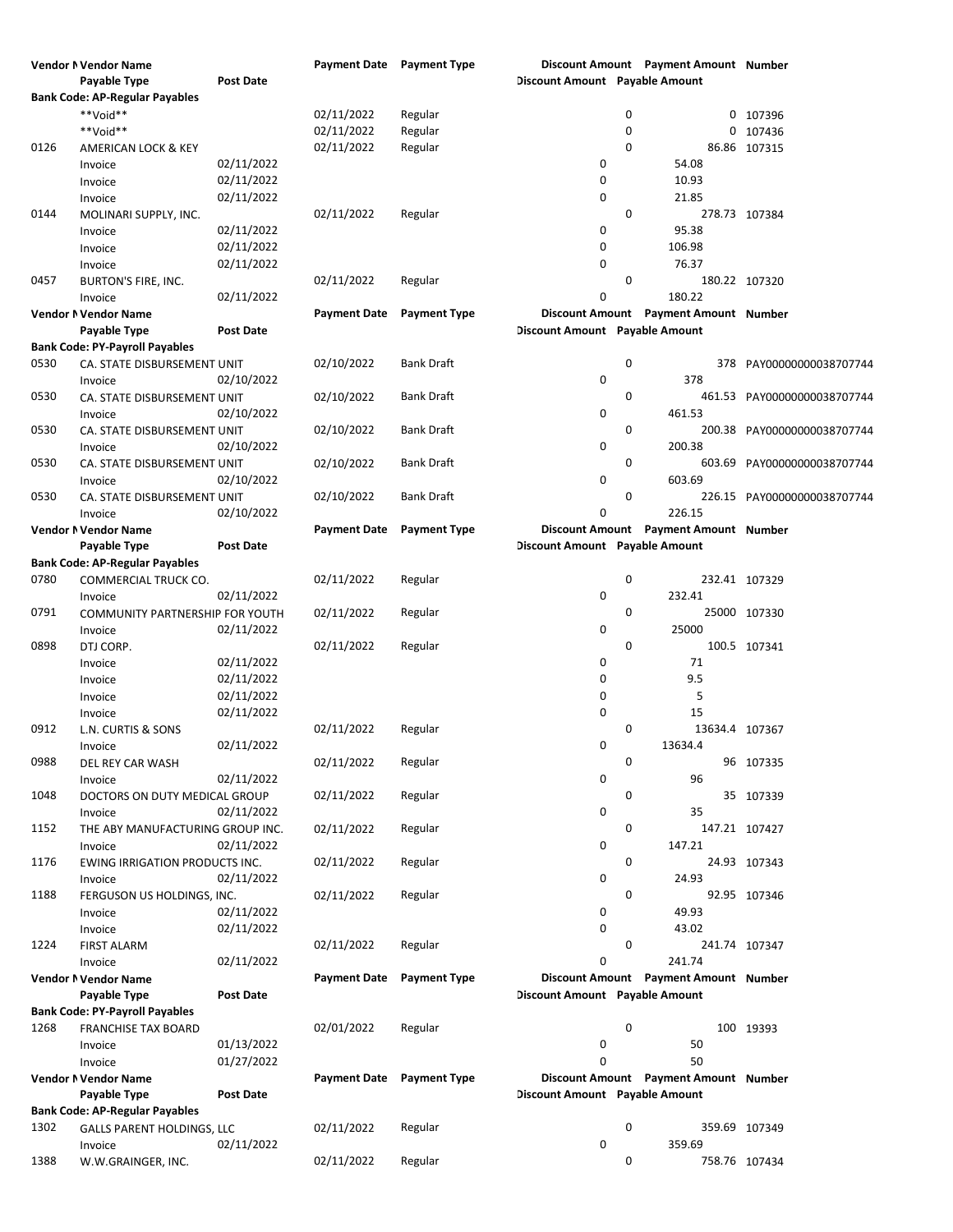|      | Invoice                                         | 02/11/2022               |                     |                     | 0                              |             | 14.85                                 |               |
|------|-------------------------------------------------|--------------------------|---------------------|---------------------|--------------------------------|-------------|---------------------------------------|---------------|
|      | Invoice                                         | 02/11/2022               |                     |                     | 0                              |             | 607.64                                |               |
|      | Invoice                                         | 02/11/2022               |                     |                     | 0                              |             | 29.23                                 |               |
|      | Invoice                                         | 02/11/2022               |                     |                     | 0                              |             | 107.04                                |               |
| 1391 | <b>GRANITE CONSTRUCTION COMPANY</b>             |                          | 02/11/2022          | Regular             |                                | 0           |                                       | 202.55 107350 |
|      | Invoice                                         | 02/11/2022               |                     |                     | 0                              |             | 202.55                                |               |
| 1392 | <b>GRANITEROCK COMPANY</b>                      |                          | 02/11/2022          | Regular             |                                | 0           | 1191.14 107351                        |               |
|      | Invoice                                         | 02/11/2022               |                     |                     | 0                              |             | 123.74                                |               |
|      | Invoice                                         | 02/11/2022               |                     |                     | 0                              |             | 310.85                                |               |
|      | Invoice                                         | 02/11/2022               |                     |                     | 0                              |             | 202.05                                |               |
|      | Invoice                                         | 02/11/2022               |                     |                     | 0                              |             | 17.37                                 |               |
|      | Invoice                                         | 02/11/2022               |                     |                     | 0                              |             | 373.75                                |               |
|      | Invoice                                         | 02/11/2022               |                     |                     | 0                              |             | 115.09                                |               |
|      | Invoice                                         | 02/11/2022               |                     |                     | 0                              |             | 48.29                                 |               |
| 1743 | ORION DISTRIBUTING INC.                         |                          | 02/11/2022          | Regular             |                                | $\mathbf 0$ | 1089.76 107400                        |               |
|      | Invoice                                         | 02/11/2022               |                     |                     | 0                              |             | 714.46                                |               |
|      | Invoice                                         | 02/11/2022               |                     |                     | 0                              |             | 375.3                                 |               |
| 1924 | LEAGUE OF CAL. CITIES                           |                          | 02/11/2022          | Regular             |                                | 0           |                                       | 13543 107368  |
|      | Invoice                                         | 02/11/2022               |                     |                     | 0                              |             | 13543                                 |               |
| 1971 | LIEBERT CASSIDY WHITMORE                        |                          | 02/11/2022          | Regular             |                                | 0           |                                       | 8582 107371   |
|      | Invoice                                         | 02/11/2022               |                     |                     | 0                              |             | 6251                                  |               |
|      | Invoice                                         | 02/11/2022               |                     |                     | 0                              |             | 2331                                  |               |
| 2045 | M & S BUILDING SUPPLY, INC                      |                          | 02/11/2022          | Regular             |                                | 0           |                                       | 292.75 107373 |
|      | Invoice                                         | 02/11/2022               |                     |                     | 0                              |             | 34.63                                 |               |
|      | Invoice                                         | 02/11/2022               |                     |                     | 0                              |             | 258.12                                |               |
| 2065 | MAHONEY & ASSOCIATES CONSULTING, LLC 02/11/2022 |                          |                     | Regular             |                                | 0           |                                       | 4290 107374   |
|      | Invoice                                         | 02/11/2022               |                     |                     | 0                              |             | 4290                                  |               |
| 2102 | MARTIN'S IRRIGATION SUPPLY, INC.                |                          | 02/11/2022          | Regular             |                                | 0           |                                       | 621.24 107377 |
|      | Invoice                                         | 02/11/2022               |                     |                     | $\pmb{0}$                      |             | 152.6                                 |               |
|      | Invoice                                         | 02/11/2022               |                     |                     | 0                              |             | 275.22                                |               |
|      | Invoice                                         | 02/11/2022               |                     |                     | 0                              |             | 193.42                                |               |
| 2129 | MONTEREY COUNTY PEACE                           |                          | 02/11/2022          | Regular             |                                | 0           |                                       | 315 107390    |
|      | Invoice                                         | 02/11/2022               |                     |                     | 0                              |             | 315                                   |               |
| 2184 | <b>MISSION LINEN SUPPLY</b>                     |                          | 02/11/2022          | Regular             |                                | 0           |                                       | 189.32 107382 |
|      | Invoice                                         | 02/11/2022               |                     |                     | 0                              |             | 94.66                                 |               |
|      | Invoice                                         | 02/11/2022               |                     |                     | 0                              |             | 94.66                                 |               |
| 2186 | MISSION UNIFORM SERVICE                         |                          | 02/11/2022          | Regular             |                                | 0           | 1562.13 107383                        |               |
|      | Invoice                                         | 02/11/2022               |                     |                     | 0                              |             | 532.3                                 |               |
|      | Invoice                                         | 02/11/2022               |                     |                     | 0                              |             | 119.62                                |               |
|      | Invoice                                         | 02/11/2022               |                     |                     | 0                              |             | 508.46                                |               |
|      | Invoice                                         | 02/11/2022               |                     |                     | 0                              |             | 119.62                                |               |
|      | Invoice                                         | 02/11/2022               |                     |                     | 0                              |             | 42.71                                 |               |
|      |                                                 | 02/11/2022               |                     |                     | 0                              |             | 119.71                                |               |
|      | Invoice                                         | 02/11/2022               |                     |                     | 0                              |             | 119.71                                |               |
| 2223 | Invoice<br>MONTEREY BAY ENGINEERS, INC.         |                          | 02/11/2022          | Regular             |                                | 0           |                                       | 4230 107386   |
|      |                                                 | 02/11/2022               |                     |                     | 0                              |             | 4230                                  |               |
|      | Invoice<br>Vendor N Vendor Name                 |                          | <b>Payment Date</b> | <b>Payment Type</b> |                                |             | Discount Amount Payment Amount Number |               |
|      | Payable Type                                    | <b>Post Date</b>         |                     |                     | Discount Amount Payable Amount |             |                                       |               |
| 2236 | MBS BUSINESS SYSTEMS                            |                          | 02/11/2022          | Regular             |                                | 0           |                                       | 396.26 107379 |
|      | Invoice                                         | 02/11/2022               |                     |                     | 0                              |             | 396.26                                |               |
| 2252 | MONTEREY COUNTY D.A.'s OFFICE                   |                          | 02/11/2022          | Regular             |                                | 0           |                                       | 1104.4 107389 |
|      | Invoice                                         | 02/11/2022               |                     |                     | 0                              |             | 1104.4                                |               |
| 2294 |                                                 |                          |                     |                     |                                |             |                                       |               |
|      |                                                 |                          |                     |                     |                                |             |                                       |               |
| 2328 | MONTEREY CO. SHERIFF-CORONER                    |                          | 02/11/2022          | Regular             |                                | 0           | 25778.81 107388                       |               |
|      | Invoice                                         | 02/11/2022               |                     |                     | 0                              |             | 25778.81                              |               |
|      | <b>WALLACE GROUP</b>                            |                          | 02/11/2022          | Regular             |                                | 0           |                                       | 60756 107435  |
|      | Invoice                                         | 02/11/2022               |                     |                     | 0                              |             | 114                                   |               |
|      | Invoice                                         | 02/11/2022               |                     |                     | 0                              |             | 342                                   |               |
|      | Invoice                                         | 02/11/2022               |                     |                     | 0                              |             | 47.5                                  |               |
|      | Invoice                                         | 02/11/2022               |                     |                     | 0                              |             | 12120.25                              |               |
|      | Invoice                                         | 02/11/2022               |                     |                     | 0                              |             | 7481.76                               |               |
|      | Invoice                                         | 02/11/2022               |                     |                     | 0                              |             | 10838                                 |               |
|      | Invoice                                         | 02/11/2022               |                     |                     | 0                              |             | 285                                   |               |
|      | Invoice                                         | 02/11/2022               |                     |                     | 0                              |             | 4962.72                               |               |
|      | Invoice                                         | 02/11/2022               |                     |                     | 0                              |             | 268.75                                |               |
|      | Invoice                                         | 02/11/2022               |                     |                     | 0                              |             | 161.25                                |               |
|      | Invoice<br>Invoice                              | 02/11/2022<br>02/11/2022 |                     |                     | 0<br>0                         |             | 627<br>7861.09                        |               |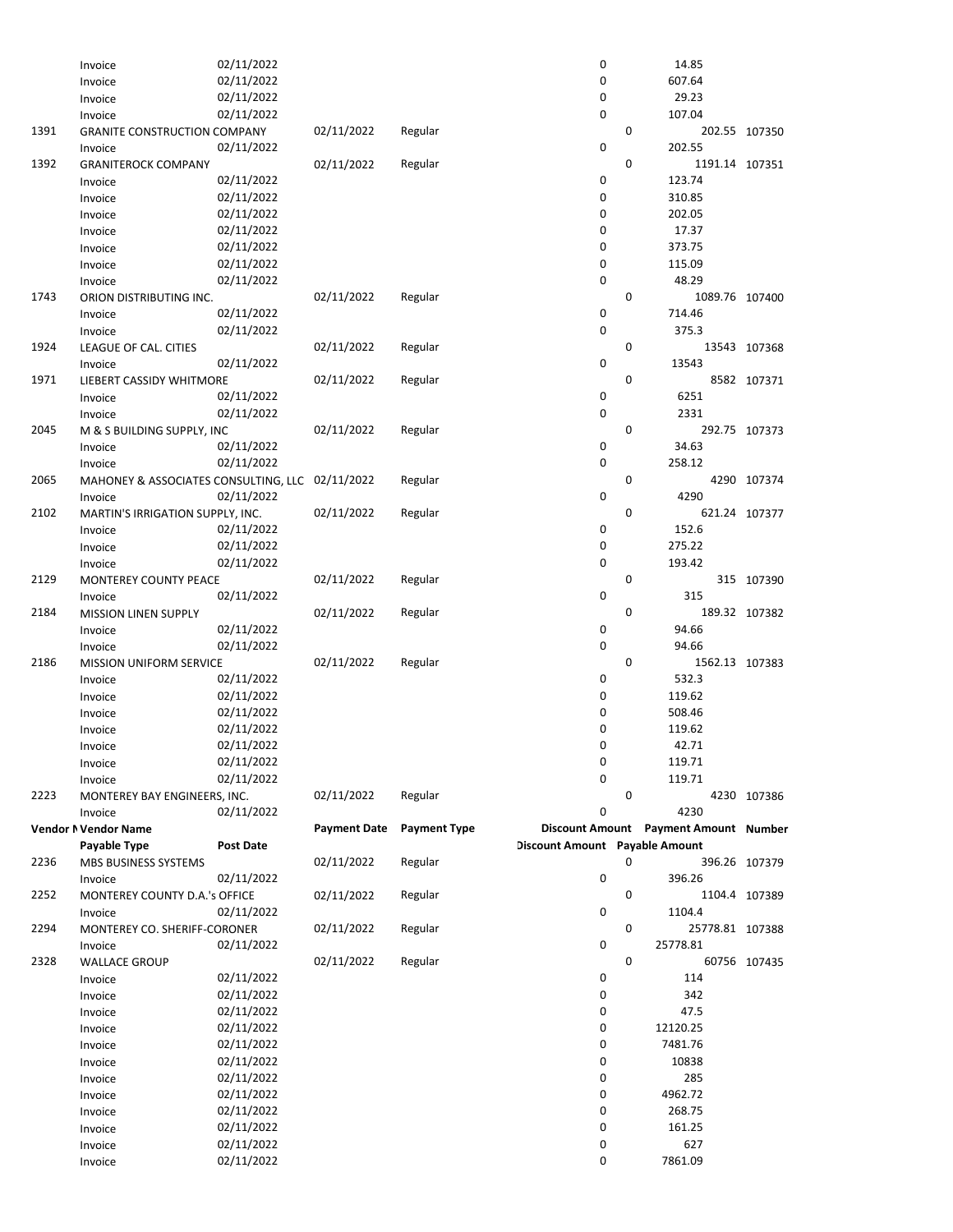|      | Invoice                               | 02/11/2022       |                           |                     | 0                              |   | 5436.25                               |                      |
|------|---------------------------------------|------------------|---------------------------|---------------------|--------------------------------|---|---------------------------------------|----------------------|
|      | Invoice                               | 02/11/2022       |                           |                     | 0                              |   | 494.25                                |                      |
|      | Invoice                               | 02/11/2022       |                           |                     | 0                              |   | 4503                                  |                      |
|      | Invoice                               | 02/11/2022       |                           |                     | 0                              |   | 2747.18                               |                      |
|      | Invoice                               | 02/11/2022       |                           |                     | 0                              |   | 1222.5                                |                      |
|      | Invoice                               | 02/11/2022       |                           |                     | 0                              |   | 969                                   |                      |
|      | Invoice                               | 02/11/2022       |                           |                     | 0                              |   | 274.5                                 |                      |
| 2351 | <b>HICKS &amp; HORNELL</b>            |                  | 02/11/2022                | Regular             |                                | 0 | 1920.14 107357                        |                      |
|      |                                       | 02/11/2022       |                           |                     | 0                              |   | 314.45                                |                      |
|      | Invoice                               |                  |                           |                     | 0                              |   |                                       |                      |
|      | Invoice                               | 02/11/2022       |                           |                     |                                |   | 1135.25                               |                      |
|      | Invoice                               | 02/11/2022       |                           |                     | 0                              |   | 235.22                                |                      |
|      | Invoice                               | 02/11/2022       |                           |                     | 0                              |   | 235.22                                |                      |
| 2652 | PACIFIC GAS & ELECTRIC                |                  | 02/11/2022                | Regular             |                                | 0 |                                       | 183.62 107401        |
|      | Invoice                               | 02/11/2022       |                           |                     | 0                              |   | 183.62                                |                      |
| 2652 | PACIFIC GAS & ELECTRIC                |                  | 02/11/2022                | Regular             |                                | 0 | 57407.59 107402                       |                      |
|      | Invoice                               | 02/10/2022       |                           |                     | 0                              |   | 6494.22                               |                      |
|      | Invoice                               | 02/10/2022       |                           |                     | 0                              |   | 50913.37                              |                      |
| 2652 | PACIFIC GAS & ELECTRIC                |                  | 02/11/2022                | Regular             |                                | 0 |                                       | 848.05 107403        |
|      | Invoice                               | 02/11/2022       |                           |                     | 0                              |   | 848.05                                |                      |
| 2652 | PACIFIC GAS & ELECTRIC                |                  | 02/11/2022                | Regular             |                                | 0 | 1978.34 107404                        |                      |
|      | Invoice                               | 02/11/2022       |                           |                     | 0                              |   | 1978.34                               |                      |
| 2746 | PENINSULA POOL SERVICE & SUPPLY INC.  |                  | 02/11/2022                | Regular             |                                | 0 |                                       | 119.8 107405         |
|      | Invoice                               | 02/11/2022       |                           |                     | 0                              |   | 119.8                                 |                      |
| 2802 | PITNEY BOWES GLOBAL                   |                  | 02/11/2022                | Regular             |                                | 0 | 1609.75 107406                        |                      |
|      | Invoice                               | 02/11/2022       |                           |                     | 0                              |   | 1609.75                               |                      |
| 2816 | PLUG & PAY TECHNOLOGIES, INC.         |                  | 02/11/2022                | Regular             |                                | 0 |                                       | 30 107407            |
|      | Invoice                               | 02/11/2022       |                           |                     | 0                              |   | 15                                    |                      |
|      | Invoice                               | 02/11/2022       |                           |                     | 0                              |   | 15                                    |                      |
|      | Vendor N Vendor Name                  |                  | <b>Payment Date</b>       | <b>Payment Type</b> |                                |   | Discount Amount Payment Amount Number |                      |
|      | Payable Type                          | <b>Post Date</b> |                           |                     | Discount Amount Payable Amount |   |                                       |                      |
| 2849 |                                       |                  | 02/11/2022                |                     |                                | 0 |                                       |                      |
|      | PREMIUM AUTO PARTS                    |                  |                           | Regular             |                                |   |                                       | 782.16 107409        |
|      | Invoice                               | 02/11/2022       |                           |                     | 0                              |   | 6.53                                  |                      |
|      | Invoice                               | 02/11/2022       |                           |                     | 0                              |   | 9.37                                  |                      |
|      |                                       |                  |                           |                     |                                |   |                                       |                      |
|      | Invoice                               | 02/11/2022       |                           |                     | 0                              |   | 7.39                                  |                      |
|      | Invoice                               | 02/11/2022       |                           |                     | 0                              |   | 69.54                                 |                      |
|      | Invoice                               | 02/11/2022       |                           |                     | 0                              |   | 28.38                                 |                      |
|      | Invoice                               | 02/11/2022       |                           |                     | 0                              |   | 164.77                                |                      |
|      | Invoice                               | 02/11/2022       |                           |                     | 0                              |   | 5                                     |                      |
|      | Invoice                               | 02/11/2022       |                           |                     | 0                              |   | 9.67                                  |                      |
|      | Invoice                               | 02/11/2022       |                           |                     | 0                              |   | 8.34                                  |                      |
|      | Invoice                               | 02/11/2022       |                           |                     | 0                              |   | 5.28                                  |                      |
|      | Invoice                               | 02/11/2022       |                           |                     | 0                              |   | 21.81                                 |                      |
|      | Invoice                               | 02/11/2022       |                           |                     | 0                              |   | 446.08                                |                      |
|      | Vendor N Vendor Name                  |                  | Payment Date Payment Type |                     |                                |   | Discount Amount Payment Amount Number |                      |
|      | Payable Type                          | Post Date        |                           |                     | Discount Amount Payable Amount |   |                                       |                      |
|      |                                       |                  |                           |                     |                                |   |                                       |                      |
| 2877 | <b>Bank Code: PY-Payroll Payables</b> |                  |                           |                     |                                | 0 |                                       |                      |
|      | PUBLIC EMPLOYEES' RETIREMENT SYSTEM   | 01/13/2022       | 02/04/2022                | <b>Bank Draft</b>   | 0                              |   | 140043.78                             | 140043.78 1002033553 |
|      | Invoice                               |                  |                           |                     |                                |   |                                       |                      |
| 2877 | PUBLIC EMPLOYEES' RETIREMENT SYSTEM   |                  | 02/04/2022                | Bank Draft          |                                | 0 |                                       | 2072.13 1002033553   |
|      | Debit Memo                            | 01/13/2022       |                           |                     | 0                              |   | 2072.13                               |                      |
| 2877 | PUBLIC EMPLOYEES' RETIREMENT SYSTEM   |                  | 02/04/2022                | Bank Draft          |                                | 0 |                                       | 0.25 1002033553      |
|      | Debit Memo                            | 01/13/2022       |                           |                     | 0                              |   | 0.25                                  |                      |
| 2877 | PUBLIC EMPLOYEES' RETIREMENT SYSTEM   |                  | 02/04/2022                | <b>Bank Draft</b>   |                                | 0 |                                       | 17.34 1002033553     |
|      | Debit Memo                            | 01/13/2022       |                           |                     | 0                              |   | 17.34                                 |                      |
|      | Vendor N Vendor Name                  |                  | <b>Payment Date</b>       | <b>Payment Type</b> |                                |   | Discount Amount Payment Amount Number |                      |
|      | Payable Type                          | Post Date        |                           |                     | Discount Amount Payable Amount |   |                                       |                      |
|      | <b>Bank Code: AP-Regular Payables</b> |                  |                           |                     |                                |   |                                       |                      |
| 2888 | PURE H20 INC.                         |                  | 02/11/2022                | Regular             |                                | 0 |                                       | 65.54 107411         |
|      | Invoice                               | 02/11/2022       |                           |                     | 0                              |   | 65.54                                 |                      |
| 3154 | GREEN VALLEY LANSCAPE INC.            |                  | 02/11/2022                | Regular             |                                | 0 |                                       | 55.58 107352         |
|      | Invoice                               | 02/11/2022       |                           |                     | 0                              |   | 55.58                                 |                      |
| 3249 | <b>SMART &amp; FINAL</b>              |                  | 02/11/2022                | Regular             |                                | 0 |                                       | 74.7 107420          |
|      | Invoice                               | 02/11/2022       |                           |                     | 0                              |   | 43.75                                 |                      |
|      | Invoice                               | 02/11/2022       |                           |                     | 0                              |   | 30.95                                 |                      |
| 3319 | STAPLES ADVANTAGE                     |                  | 02/11/2022                | Regular             |                                | 0 |                                       | 83.09 107423         |
|      | Credit Memo                           | 10/03/2021       |                           |                     | 0                              |   | $-50.11$                              |                      |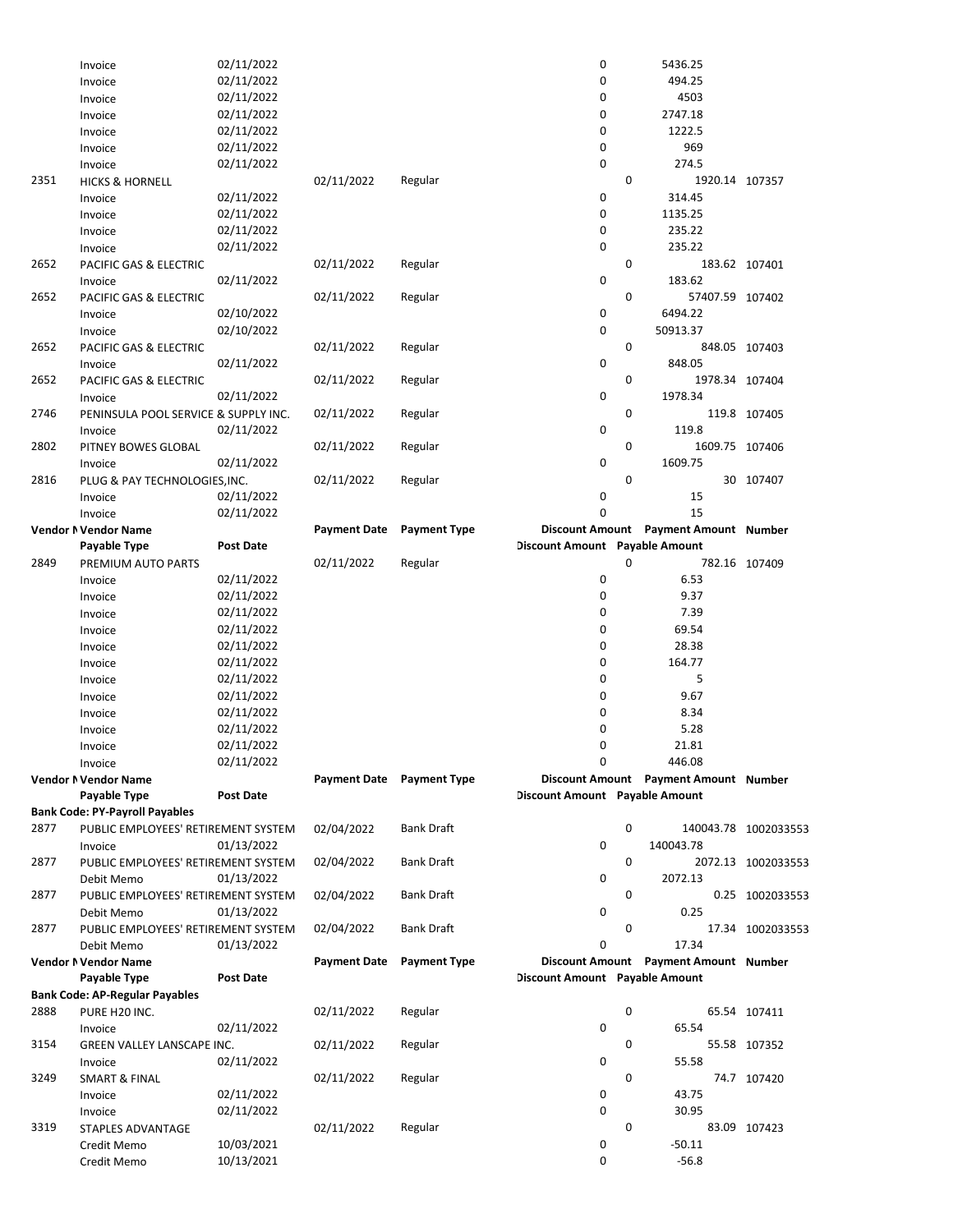|      | Invoice                               | 02/11/2022       |                     |                                  | 0                              |   | 68.82                                 |                        |
|------|---------------------------------------|------------------|---------------------|----------------------------------|--------------------------------|---|---------------------------------------|------------------------|
|      | Invoice                               | 02/11/2022       |                     |                                  | 0                              |   | 104.48                                |                        |
|      | Invoice                               | 02/11/2022       |                     |                                  | 0                              |   | 16.7                                  |                        |
|      | <b>Vendor N Vendor Name</b>           |                  |                     | <b>Payment Date</b> Payment Type |                                |   | Discount Amount Payment Amount Number |                        |
|      | Payable Type                          | <b>Post Date</b> |                     |                                  | Discount Amount Payable Amount |   |                                       |                        |
|      |                                       |                  |                     |                                  |                                |   |                                       |                        |
|      | <b>Bank Code: PY-Payroll Payables</b> |                  |                     |                                  |                                |   |                                       |                        |
| 3560 | UNITED WAY OF MONTEREY PENINSULA      |                  | 02/01/2022          | Regular                          |                                | 0 |                                       | 46 19394               |
|      | Invoice                               | 01/13/2022       |                     |                                  | 0                              |   | 23                                    |                        |
|      | Invoice                               | 01/27/2022       |                     |                                  | 0                              |   | 23                                    |                        |
|      | Vendor N Vendor Name                  |                  | <b>Payment Date</b> | <b>Payment Type</b>              |                                |   | Discount Amount Payment Amount Number |                        |
|      | Payable Type                          | <b>Post Date</b> |                     |                                  | Discount Amount Payable Amount |   |                                       |                        |
|      | <b>Bank Code: AP-Regular Payables</b> |                  |                     |                                  |                                |   |                                       |                        |
| 3622 |                                       |                  | 02/11/2022          | Regular                          |                                | 0 |                                       | 135.68 107432          |
|      | V & V MANUFACTURING, INC.             |                  |                     |                                  |                                |   |                                       |                        |
|      | Invoice                               | 02/11/2022       |                     |                                  | 0                              |   | 135.68                                |                        |
| 4034 | CDW LLC                               |                  | 02/11/2022          | Regular                          |                                | 0 |                                       | 408.93 107324          |
|      | Invoice                               | 02/11/2022       |                     |                                  | 0                              |   | 408.93                                |                        |
| 4106 | BAY REPROGRAPHIC & SUPPLY, INC.       |                  | 02/11/2022          | Regular                          |                                | 0 |                                       | 805.28 107318          |
|      | Invoice                               | 02/11/2022       |                     |                                  | 0                              |   | 421.16                                |                        |
|      | Invoice                               | 02/11/2022       |                     |                                  | 0                              |   | 384.12                                |                        |
| 4222 | HARRIS & ASSOCIATES, INC.             |                  | 02/11/2022          | Regular                          |                                | 0 | 81192.15 107355                       |                        |
|      | Invoice                               | 02/11/2022       |                     |                                  | 0                              |   | 11406.25                              |                        |
|      |                                       |                  |                     |                                  |                                |   |                                       |                        |
|      | Invoice                               | 02/11/2022       |                     |                                  | 0                              |   | 945                                   |                        |
|      | Invoice                               | 02/11/2022       |                     |                                  | 0                              |   | 787.5                                 |                        |
|      | Invoice                               | 02/11/2022       |                     |                                  | 0                              |   | 30419.4                               |                        |
|      | Invoice                               | 02/11/2022       |                     |                                  | 0                              |   | 5047.5                                |                        |
|      | Invoice                               | 02/11/2022       |                     |                                  | 0                              |   | 3626.25                               |                        |
|      | Invoice                               | 02/11/2022       |                     |                                  | 0                              |   | 2625                                  |                        |
|      | Invoice                               | 02/11/2022       |                     |                                  | 0                              |   | 2192.5                                |                        |
|      |                                       | 02/11/2022       |                     |                                  | 0                              |   | 24142.75                              |                        |
|      | Invoice                               |                  |                     |                                  |                                |   |                                       |                        |
| 4487 | PTS COMMUNICATIONS                    |                  | 02/11/2022          | Regular                          |                                | 0 |                                       | 56 107410              |
|      | Invoice                               | 02/11/2022       |                     |                                  | 0                              |   | 28                                    |                        |
|      | Invoice                               | 02/11/2022       |                     |                                  | 0                              |   | 28                                    |                        |
| 4670 | OFFICE OF THE COUNTY COUNSEL          |                  | 02/11/2022          | Regular                          |                                | 0 |                                       | 264 107398             |
|      | Invoice                               | 02/11/2022       |                     |                                  | 0                              |   | 264                                   |                        |
| 4896 | DEPARTMENT OF JUSTICE                 |                  | 02/11/2022          | Regular                          |                                | 0 |                                       | 224 107338             |
|      | Invoice                               | 02/11/2022       |                     |                                  | 0                              |   | 64                                    |                        |
|      | Invoice                               | 02/11/2022       |                     |                                  | 0                              |   | 160                                   |                        |
|      |                                       |                  |                     |                                  |                                |   | Discount Amount Payment Amount Number |                        |
|      | Vendor N Vendor Name                  |                  | <b>Payment Date</b> | <b>Payment Type</b>              |                                |   |                                       |                        |
|      | Payable Type                          | <b>Post Date</b> |                     |                                  | Discount Amount Payable Amount |   |                                       |                        |
|      | <b>Bank Code: PY-Payroll Payables</b> |                  |                     |                                  |                                |   |                                       |                        |
| 4920 | ICMA RETIREMENT TRUST-457             |                  | 02/10/2022          | <b>Bank Draft</b>                |                                | 0 | 34503.06                              | 000005090330           |
|      | Invoice                               | 02/10/2022       |                     |                                  | 0                              |   | 34503.06                              |                        |
| 4920 | ICMA RETIREMENT TRUST-457             |                  | 02/10/2022          | <b>Bank Draft</b>                |                                | 0 |                                       | 384.4 000005090330     |
|      | Debit Memo                            | 02/10/2022       |                     |                                  | 0                              |   | 384.4                                 |                        |
| 4920 | ICMA RETIREMENT TRUST-457             |                  | 02/10/2022          | <b>Bank Draft</b>                |                                | 0 |                                       | 0.04 000005090330      |
|      |                                       | 02/10/2022       |                     |                                  | 0                              |   | 0.04                                  |                        |
|      | Debit Memo                            |                  |                     |                                  |                                |   |                                       |                        |
|      | Vendor N Vendor Name                  |                  | <b>Payment Date</b> | <b>Payment Type</b>              |                                |   | Discount Amount Payment Amount Number |                        |
|      | Payable Type                          | <b>Post Date</b> |                     |                                  | Discount Amount Payable Amount |   |                                       |                        |
|      | <b>Bank Code: AP-Regular Payables</b> |                  |                     |                                  |                                |   |                                       |                        |
| 4970 | <b>WHITSON ENGINEERS</b>              |                  | 02/11/2022          | Regular                          |                                | 0 |                                       | 3899 107437            |
|      | Invoice                               | 02/11/2022       |                     |                                  | 0                              |   | 3149                                  |                        |
|      | Invoice                               | 02/11/2022       |                     |                                  | 0                              |   | 750                                   |                        |
| 4970 | <b>WHITSON ENGINEERS</b>              |                  | 02/11/2022          | Regular                          |                                | 0 |                                       | 1813.5 107438          |
|      | Invoice                               | 02/11/2022       |                     |                                  | 0                              |   | 1813.5                                |                        |
|      |                                       |                  | <b>Payment Date</b> | <b>Payment Type</b>              |                                |   | Discount Amount Payment Amount Number |                        |
|      | Vendor N Vendor Name                  |                  |                     |                                  |                                |   |                                       |                        |
|      | Payable Type                          | <b>Post Date</b> |                     |                                  | Discount Amount Payable Amount |   |                                       |                        |
|      | <b>Bank Code: PY-Payroll Payables</b> |                  |                     |                                  |                                |   |                                       |                        |
| 5103 | CALIF LAW ENFRCMNT ASSOC              |                  | 02/01/2022          | Regular                          |                                | 0 | 560.52 19392                          |                        |
|      | Invoice                               | 01/13/2022       |                     |                                  | 0                              |   | 10.38                                 |                        |
|      | Invoice                               | 01/13/2022       |                     |                                  | 0                              |   | 280.26                                |                        |
|      | Invoice                               | 01/27/2022       |                     |                                  | 0                              |   | 10.38                                 |                        |
|      | Invoice                               | 01/27/2022       |                     |                                  | 0                              |   | 259.5                                 |                        |
| 5144 | STATE OF CALIFORNIA                   |                  | 02/10/2022          | Bank Draft                       |                                | 0 |                                       | 25872.32 1-709-859-424 |
|      |                                       |                  |                     |                                  |                                |   |                                       |                        |
|      | Invoice                               | 02/10/2022       |                     |                                  | 0                              |   | 25872.32                              |                        |
| 5144 | STATE OF CALIFORNIA                   |                  | 02/04/2022          | <b>Bank Draft</b>                |                                | 0 |                                       | 9.15 1-933-017-696     |
|      | Invoice                               | 01/27/2022       |                     |                                  | 0                              |   | 9.15                                  |                        |
| 5264 | RABOBANK, N.A.                        |                  | 02/04/2022          | Bank Draft                       |                                | 0 |                                       | 32.58 2702438          |
|      |                                       |                  |                     |                                  |                                |   |                                       |                        |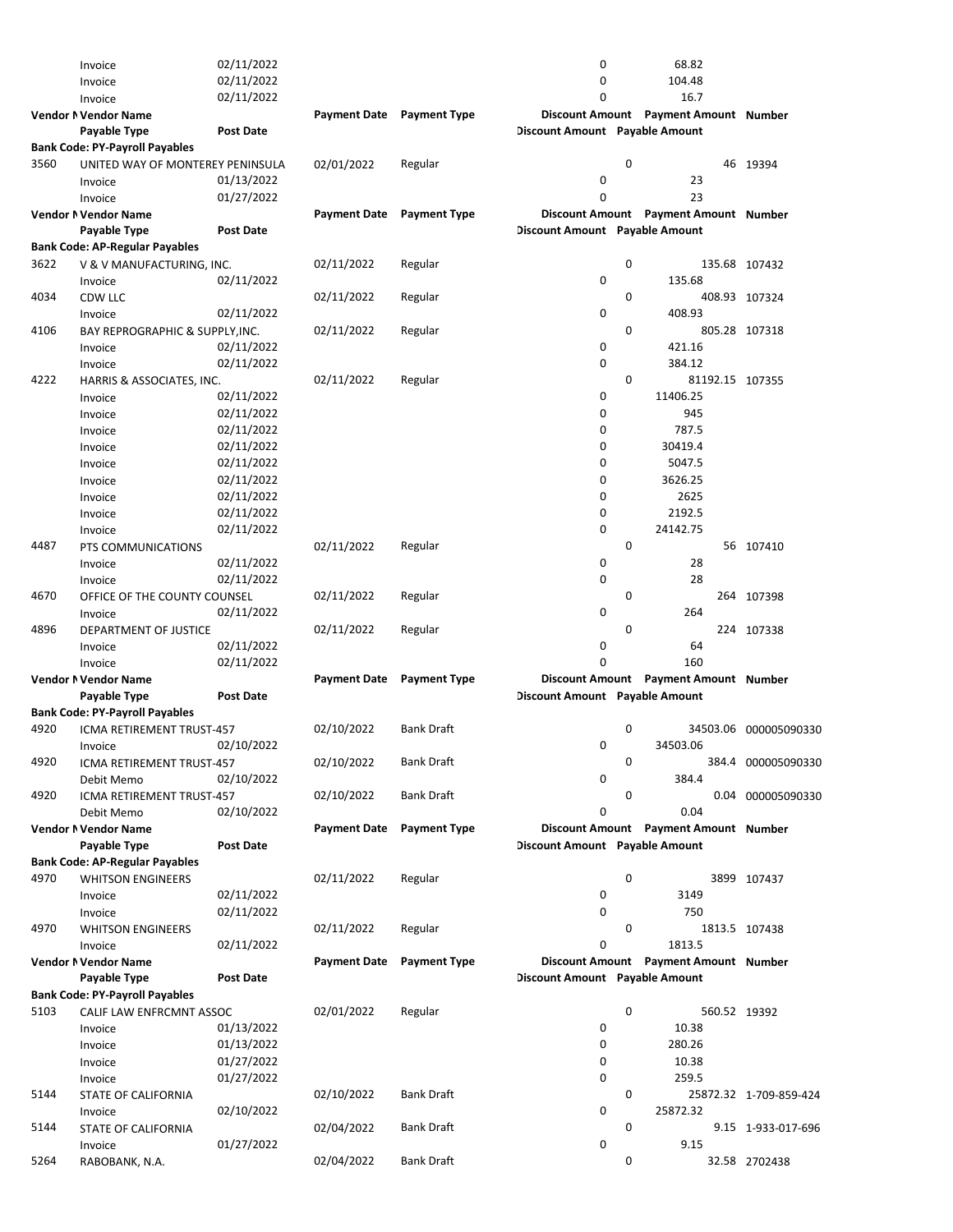|      | Invoice                               | 01/27/2022       |                     |                     | 0                              |   | 32.58                                 |                          |
|------|---------------------------------------|------------------|---------------------|---------------------|--------------------------------|---|---------------------------------------|--------------------------|
| 5264 | RABOBANK, N.A.                        |                  | 02/07/2022          | Bank Draft          |                                | 0 |                                       | 30.72 2702438            |
|      |                                       | 01/27/2022       |                     |                     | 0                              |   | 30.72                                 |                          |
|      | Invoice                               |                  |                     |                     |                                |   |                                       |                          |
| 5264 | RABOBANK, N.A.                        |                  | 02/10/2022          | <b>Bank Draft</b>   |                                | 0 |                                       | 67947.26 270244103662190 |
|      | Invoice                               | 02/10/2022       |                     |                     | 0                              |   | 67947.26                              |                          |
| 5264 | RABOBANK, N.A.                        |                  | 02/10/2022          | Bank Draft          |                                | 0 |                                       | 18859 270244103662190    |
|      | Invoice                               | 02/10/2022       |                     |                     | $\mathbf 0$                    |   | 18859                                 |                          |
|      |                                       |                  |                     |                     |                                |   |                                       |                          |
|      | Vendor N Vendor Name                  |                  | <b>Payment Date</b> | <b>Payment Type</b> |                                |   | Discount Amount Payment Amount Number |                          |
|      | Payable Type                          | <b>Post Date</b> |                     |                     | Discount Amount Payable Amount |   |                                       |                          |
|      | <b>Bank Code: AP-Regular Payables</b> |                  |                     |                     |                                |   |                                       |                          |
| 5336 | DRIVERS LICENSE GUIDE CO.             |                  | 02/11/2022          | Regular             |                                | 0 |                                       | 231.82 107340            |
|      | Invoice                               | 02/11/2022       |                     |                     | 0                              |   | 231.82                                |                          |
|      |                                       |                  |                     |                     |                                | 0 |                                       |                          |
| 5417 | RENTAL DEPOT                          |                  | 02/11/2022          | Regular             |                                |   |                                       | 323.5 107414             |
|      | Invoice                               | 02/11/2022       |                     |                     | 0                              |   | 323.5                                 |                          |
|      | Vendor N Vendor Name                  |                  | <b>Payment Date</b> | <b>Payment Type</b> |                                |   | Discount Amount Payment Amount Number |                          |
|      | Payable Type                          | <b>Post Date</b> |                     |                     | Discount Amount Payable Amount |   |                                       |                          |
|      | <b>Bank Code: PY-Payroll Payables</b> |                  |                     |                     |                                |   |                                       |                          |
| 5462 | LABORERS NATIONAL PENSION             |                  | 02/02/2022          | Bank Draft          |                                | 0 |                                       | 864 FH6624               |
|      |                                       |                  |                     |                     |                                |   |                                       |                          |
|      | Invoice                               | 12/30/2021       |                     |                     | 0                              |   | 864                                   |                          |
| 5539 | AFLAC                                 |                  | 02/07/2022          | <b>Bank Draft</b>   |                                | 0 |                                       | 121.35 166103            |
|      | Invoice                               | 11/04/2021       |                     |                     | 0                              |   | 121.35                                |                          |
| 5539 | AFLAC                                 |                  | 02/07/2022          | <b>Bank Draft</b>   |                                | 0 |                                       | 130.57 166103            |
|      | Invoice                               | 11/04/2021       |                     |                     | 0                              |   | 130.57                                |                          |
| 5539 |                                       |                  |                     | Bank Draft          |                                | 0 |                                       |                          |
|      | AFLAC                                 |                  | 02/07/2022          |                     |                                |   |                                       | 130.58 166103            |
|      | Invoice                               | 11/18/2021       |                     |                     | 0                              |   | 130.58                                |                          |
| 5539 | AFLAC                                 |                  | 02/07/2022          | Bank Draft          |                                | 0 |                                       | 121.37 166103            |
|      | Invoice                               | 11/18/2021       |                     |                     | 0                              |   | 121.37                                |                          |
| 5539 | AFLAC                                 |                  | 02/07/2022          | Bank Draft          |                                | 0 |                                       | 121.37 554913            |
|      | Invoice                               | 12/16/2021       |                     |                     | 0                              |   | 121.37                                |                          |
|      |                                       |                  |                     |                     |                                |   |                                       |                          |
| 5539 | AFLAC                                 |                  | 02/07/2022          | Bank Draft          |                                | 0 |                                       | 130.56 554913            |
|      | Invoice                               | 12/02/2021       |                     |                     | 0                              |   | 130.56                                |                          |
| 5539 | AFLAC                                 |                  | 02/07/2022          | Bank Draft          |                                | 0 |                                       | 121.36 554913            |
|      | Invoice                               | 12/02/2021       |                     |                     | 0                              |   | 121.36                                |                          |
| 5539 | AFLAC                                 |                  | 02/07/2022          | Bank Draft          |                                | 0 |                                       | 130.58 554913            |
|      | Invoice                               | 12/16/2021       |                     |                     | 0                              |   | 130.58                                |                          |
|      | Vendor N Vendor Name                  |                  | <b>Payment Date</b> | <b>Payment Type</b> |                                |   | Discount Amount Payment Amount Number |                          |
|      |                                       |                  |                     |                     |                                |   |                                       |                          |
|      | Payable Type                          | <b>Post Date</b> |                     |                     | Discount Amount Payable Amount |   |                                       |                          |
|      | <b>Bank Code: AP-Regular Payables</b> |                  |                     |                     |                                |   |                                       |                          |
| 5582 | O'REILLY AUTO PARTS                   |                  | 02/11/2022          | Regular             |                                | 0 |                                       | 25.03 107399             |
|      | Invoice                               | 02/11/2022       |                     |                     | 0                              |   | 25.03                                 |                          |
| 5833 | <b>SCOTT JOHNSON</b>                  |                  | 02/11/2022          | Regular             |                                | 0 |                                       | 180.21 107417            |
|      |                                       |                  |                     |                     | 0                              |   | 180.21                                |                          |
|      | Invoice                               | 02/11/2022       |                     |                     |                                |   |                                       |                          |
| 5854 | DELLA MORA HEATING,                   |                  | 02/11/2022          | Regular             |                                | 0 |                                       | 385 107336               |
|      | Invoice                               | 02/11/2022       |                     |                     | 0                              |   | 385                                   |                          |
| 5969 | FASTENAL COMPANY                      |                  | 02/11/2022          | Regular             |                                | 0 |                                       | 569.59 107344            |
|      | Invoice                               | 02/11/2022       |                     |                     | 0                              |   | 384.98                                |                          |
|      | Invoice                               | 02/11/2022       |                     |                     | 0                              |   | 184.61                                |                          |
|      |                                       |                  |                     |                     |                                |   |                                       |                          |
| 5989 | <b>HdL COREN &amp; CONE</b>           |                  | 02/11/2022          | Regular             |                                | 0 |                                       | 3200 107356              |
|      | Invoice                               | 02/11/2022       |                     |                     | 0                              |   | 3200                                  |                          |
| 6027 | RICHARDS, WATSON & GERSHON            |                  | 02/11/2022          | Regular             |                                | 0 | 39053.28 107416                       |                          |
|      | Invoice                               | 02/11/2022       |                     |                     | 0                              |   | 3333.5                                |                          |
|      | Invoice                               | 02/11/2022       |                     |                     | 0                              |   | 3355.67                               |                          |
|      | Invoice                               | 02/11/2022       |                     |                     | 0                              |   | 24824.61                              |                          |
|      |                                       |                  |                     |                     |                                |   |                                       |                          |
|      | Invoice                               | 02/11/2022       |                     |                     | 0                              |   | 2699                                  |                          |
|      | Invoice                               | 02/11/2022       |                     |                     | 0                              |   | 1265.5                                |                          |
|      | Invoice                               | 02/11/2022       |                     |                     | 0                              |   | 3575                                  |                          |
| 6172 | LEXISNEXIS RISK DATA MANGEMENT INC.   |                  | 02/11/2022          | Regular             |                                | 0 |                                       | 150 107369               |
|      | Invoice                               | 02/11/2022       |                     |                     | 0                              |   | 150                                   |                          |
| 6172 | LEXISNEXIS RISK DATA MANGEMENT INC.   |                  | 02/11/2022          | Regular             |                                | 0 |                                       | 960 107370               |
|      | Invoice                               | 02/11/2022       |                     |                     | 0                              |   | 960                                   |                          |
|      |                                       |                  |                     |                     |                                | 0 |                                       |                          |
| 6231 | J & F LOCKWOOD, INC.                  |                  | 02/11/2022          | Regular             |                                |   |                                       | 97.06 107361             |
|      | Invoice                               | 02/11/2022       |                     |                     | 0                              |   | 97.06                                 |                          |
| 6290 | BURKE, WILLIAMS & SORENSEN, LLP       |                  | 02/11/2022          | Regular             |                                | 0 |                                       | 5940 107319              |
|      | Invoice                               | 02/11/2022       |                     |                     | 0                              |   | 5940                                  |                          |
| 6324 | The Home Depot Pro                    |                  | 02/11/2022          | Regular             |                                | 0 | 6566.56 107428                        |                          |
|      | Invoice                               | 02/11/2022       |                     |                     | 0                              |   | 72.37                                 |                          |
|      | Invoice                               | 02/11/2022       |                     |                     | 0                              |   | 2478.36                               |                          |
|      |                                       |                  |                     |                     |                                |   |                                       |                          |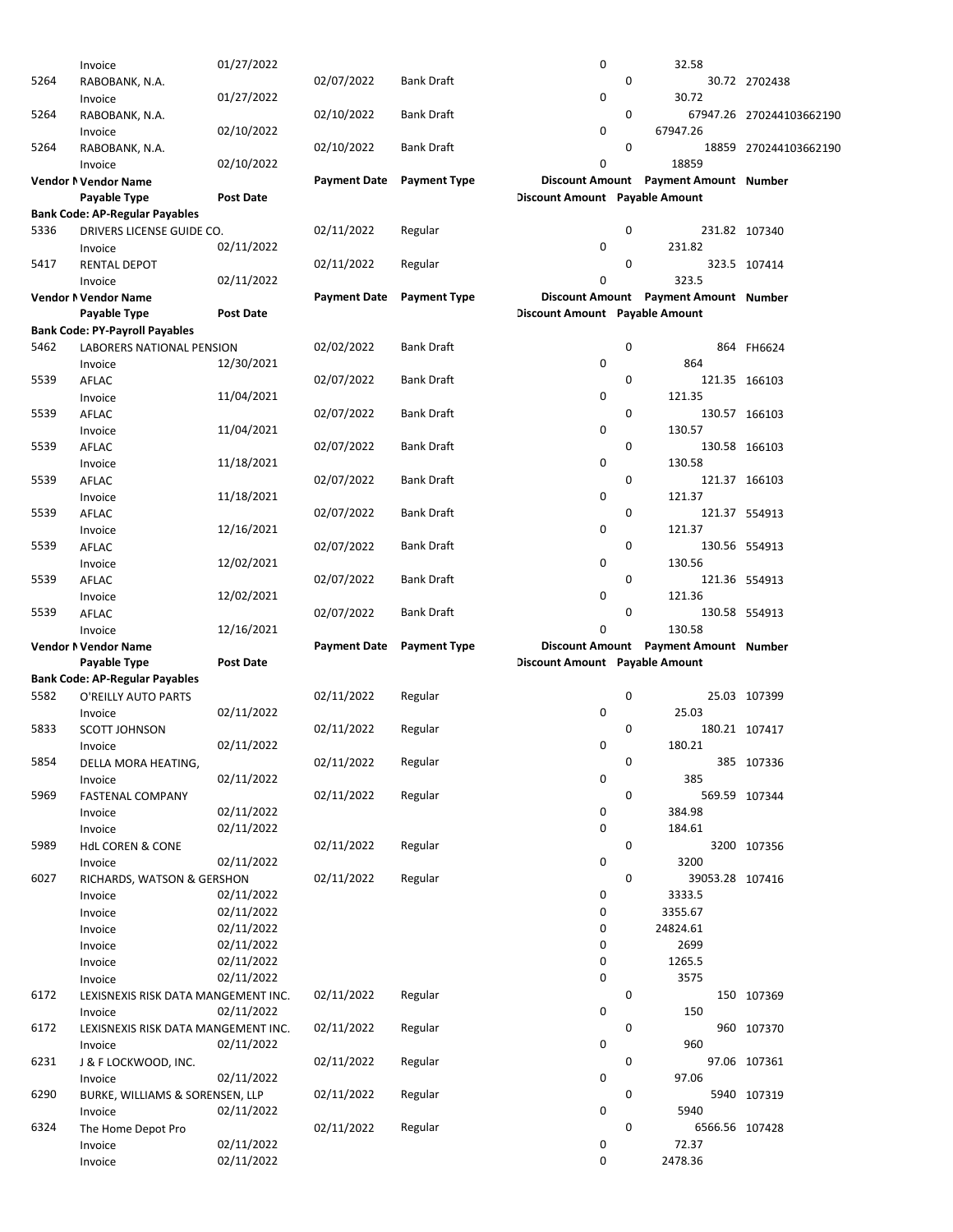|      | Invoice                                            | 02/11/2022       |                     |                                  | 0                              |   | 648.68                                |                       |
|------|----------------------------------------------------|------------------|---------------------|----------------------------------|--------------------------------|---|---------------------------------------|-----------------------|
|      | Invoice                                            | 02/11/2022       |                     |                                  | 0                              |   | 1063.26                               |                       |
|      | Invoice                                            | 02/11/2022       |                     |                                  | 0                              |   | 156.77                                |                       |
|      | Invoice                                            | 02/11/2022       |                     |                                  | 0                              |   | 1994.39                               |                       |
|      | Invoice                                            | 02/11/2022       |                     |                                  | 0                              |   | 152.73                                |                       |
|      | Vendor N Vendor Name                               |                  | <b>Payment Date</b> | <b>Payment Type</b>              |                                |   | Discount Amount Payment Amount Number |                       |
|      | Payable Type                                       | <b>Post Date</b> |                     |                                  | Discount Amount Payable Amount |   |                                       |                       |
|      | <b>Bank Code: PY-Payroll Payables</b>              |                  |                     |                                  |                                |   |                                       |                       |
| 6372 | <b>GUARDIAN-ALTERNATE FUNDED</b>                   |                  | 01/31/2022          | Bank Draft                       |                                | 0 |                                       | 8731.58 000004895918  |
|      | Invoice                                            | 01/04/2022       |                     |                                  | 0                              |   | 8731.58                               |                       |
| 6372 | <b>GUARDIAN-ALTERNATE FUNDED</b>                   |                  | 02/11/2022          | <b>Bank Draft</b>                |                                | 0 |                                       | 12853.96 000005110620 |
|      | Invoice                                            | 02/02/2022       |                     |                                  | 0                              |   | 12853.96                              |                       |
|      | Vendor N Vendor Name                               |                  | <b>Payment Date</b> | <b>Payment Type</b>              |                                |   | Discount Amount Payment Amount Number |                       |
|      | Payable Type                                       | <b>Post Date</b> |                     |                                  | Discount Amount Payable Amount |   |                                       |                       |
|      | Bank Code: AP-Regular Payables                     |                  |                     |                                  |                                |   |                                       |                       |
| 6553 | COMCAST                                            |                  | 02/11/2022          | Regular                          |                                | 0 |                                       | 727.58 107327         |
|      | Invoice                                            | 02/11/2022       |                     |                                  | 0                              |   | 301.7                                 |                       |
|      | Invoice                                            | 02/11/2022       |                     |                                  | 0                              |   | 425.88                                |                       |
| 6599 | MONTEREY PENINSULA ENGINEERING                     |                  | 02/11/2022          | Regular                          |                                | 0 | 61705.41 107391                       |                       |
|      | Invoice                                            | 02/11/2022       |                     |                                  | 0                              |   | 61705.41                              |                       |
| 6664 | QUALITY WATER ENTERPRISES INC                      |                  | 02/11/2022          | Regular                          |                                | 0 |                                       | 289.4 107412          |
|      | Invoice                                            | 02/11/2022       |                     |                                  | 0                              |   | 2.7                                   |                       |
|      |                                                    | 02/11/2022       |                     |                                  | 0                              |   | 2.7                                   |                       |
|      | Invoice                                            |                  |                     |                                  | 0                              |   | 284                                   |                       |
|      | Invoice                                            | 02/11/2022       |                     |                                  |                                |   |                                       |                       |
| 6671 | <b>VERIZON WIRELESS</b>                            |                  | 02/11/2022          | Regular                          |                                | 0 | 3274.49 107433                        |                       |
|      | Invoice                                            | 02/11/2022       |                     |                                  | 0                              |   | 38.01                                 |                       |
|      | Invoice                                            | 02/11/2022       |                     |                                  | 0                              |   | 798.21                                |                       |
|      | Invoice                                            | 02/11/2022       |                     |                                  | 0                              |   | 418.17                                |                       |
|      | Invoice                                            | 02/11/2022       |                     |                                  | 0                              |   | 127.23                                |                       |
|      | Invoice                                            | 02/11/2022       |                     |                                  | 0                              |   | 51.12                                 |                       |
|      | Invoice                                            | 02/11/2022       |                     |                                  | 0                              |   | 279.06                                |                       |
|      | Invoice                                            | 02/11/2022       |                     |                                  | $\mathbf 0$                    |   | 1562.69                               |                       |
| 6685 | RICHARD D. JONES, A PROFESSIONAL LAW C( 02/11/2022 |                  |                     | Regular                          |                                | 0 |                                       | 877.5 107415          |
|      | Invoice                                            | 02/11/2022       |                     |                                  | 0                              |   | 877.5                                 |                       |
| 6727 | DATAPROSE, LLC                                     |                  | 02/11/2022          | Regular                          |                                | 0 |                                       | 686.93 107334         |
|      | Invoice                                            | 02/11/2022       |                     |                                  | 0                              |   | 204.78                                |                       |
|      | Invoice                                            | 02/11/2022       |                     |                                  | 0                              |   | 482.15                                |                       |
| 6761 | MONTEREY SIGNS, INC.                               |                  | 02/11/2022          | Regular                          |                                | 0 |                                       | 127.82 107393         |
|      | Invoice                                            | 02/11/2022       |                     |                                  | 0                              |   | 127.82                                |                       |
| 6970 | ID CONCEPTS, LLC                                   |                  | 02/11/2022          | Regular                          |                                | 0 |                                       | 54.4 107359           |
|      | Invoice                                            | 02/11/2022       |                     |                                  | 0                              |   | 54.4                                  |                       |
| 7044 | CSG CONSULTANTS, INC.                              |                  | 02/11/2022          | Regular                          |                                | 0 |                                       | 3455 107332           |
|      | Invoice                                            | 02/11/2022       |                     |                                  | 0                              |   | 3455                                  |                       |
| 7071 | AT&T                                               |                  | 02/11/2022          | Regular                          |                                | 0 |                                       | 156.6 107316          |
|      | Invoice                                            | 02/11/2022       |                     |                                  | 0                              |   | 52.2                                  |                       |
|      | Invoice                                            | 02/11/2022       |                     |                                  | 0                              |   | 52.2                                  |                       |
|      | Invoice                                            | 02/11/2022       |                     |                                  | 0                              |   | 52.2                                  |                       |
| 7135 | MONTEREY SANITARY SUPPLY, INC.                     |                  | 02/11/2022          | Regular                          |                                | 0 |                                       | 180.45 107392         |
|      | Invoice                                            | 02/11/2022       |                     |                                  | 0                              |   | 180.45                                |                       |
| 7173 | Iconix Waterworks (US) Inc.                        |                  | 02/11/2022          | Regular                          |                                | 0 |                                       | 402.61 107358         |
|      | Invoice                                            | 02/11/2022       |                     |                                  | 0                              |   | 402.61                                |                       |
| 7219 | CSUMB-ACCOUNTING DEPARTMENT                        |                  | 02/11/2022          | Regular                          |                                | 0 |                                       | 5000 107333           |
|      | Invoice                                            | 02/11/2022       |                     |                                  | 0                              |   | 5000                                  |                       |
|      | Vendor N Vendor Name                               |                  | <b>Payment Date</b> | <b>Payment Type</b>              |                                |   | Discount Amount Payment Amount Number |                       |
|      | Payable Type                                       | <b>Post Date</b> |                     |                                  | Discount Amount Payable Amount |   |                                       |                       |
| 7266 | E2 CONSULTING ENGINEERS, INC.                      |                  | 02/11/2022          | Regular                          |                                | 0 |                                       | 1637.5 107342         |
|      | Invoice                                            | 02/11/2022       |                     |                                  | 0                              |   | 1637.5                                |                       |
|      | Vendor N Vendor Name                               |                  | <b>Payment Date</b> | <b>Payment Type</b>              |                                |   | Discount Amount Payment Amount Number |                       |
|      | Payable Type                                       | <b>Post Date</b> |                     |                                  | Discount Amount Payable Amount |   |                                       |                       |
|      | <b>Bank Code: PY-Payroll Payables</b>              |                  |                     |                                  |                                |   |                                       |                       |
| 7370 | UPEC, LOCAL 792                                    |                  | 02/01/2022          | Regular                          |                                | 0 | 3886.5 19395                          |                       |
|      | Debit Memo                                         | 12/21/2021       |                     |                                  | 0                              |   | 47.5                                  |                       |
|      | Invoice                                            | 12/02/2021       |                     |                                  | 0                              |   | 973.75                                |                       |
|      | Invoice                                            | 12/16/2021       |                     |                                  | 0                              |   | 973.75                                |                       |
|      | Invoice                                            | 01/13/2022       |                     |                                  | 0                              |   | 945.75                                |                       |
|      | Invoice                                            | 01/27/2022       |                     |                                  | 0                              |   | 945.75                                |                       |
|      | Vendor N Vendor Name                               |                  |                     | <b>Payment Date</b> Payment Type |                                |   | Discount Amount Payment Amount Number |                       |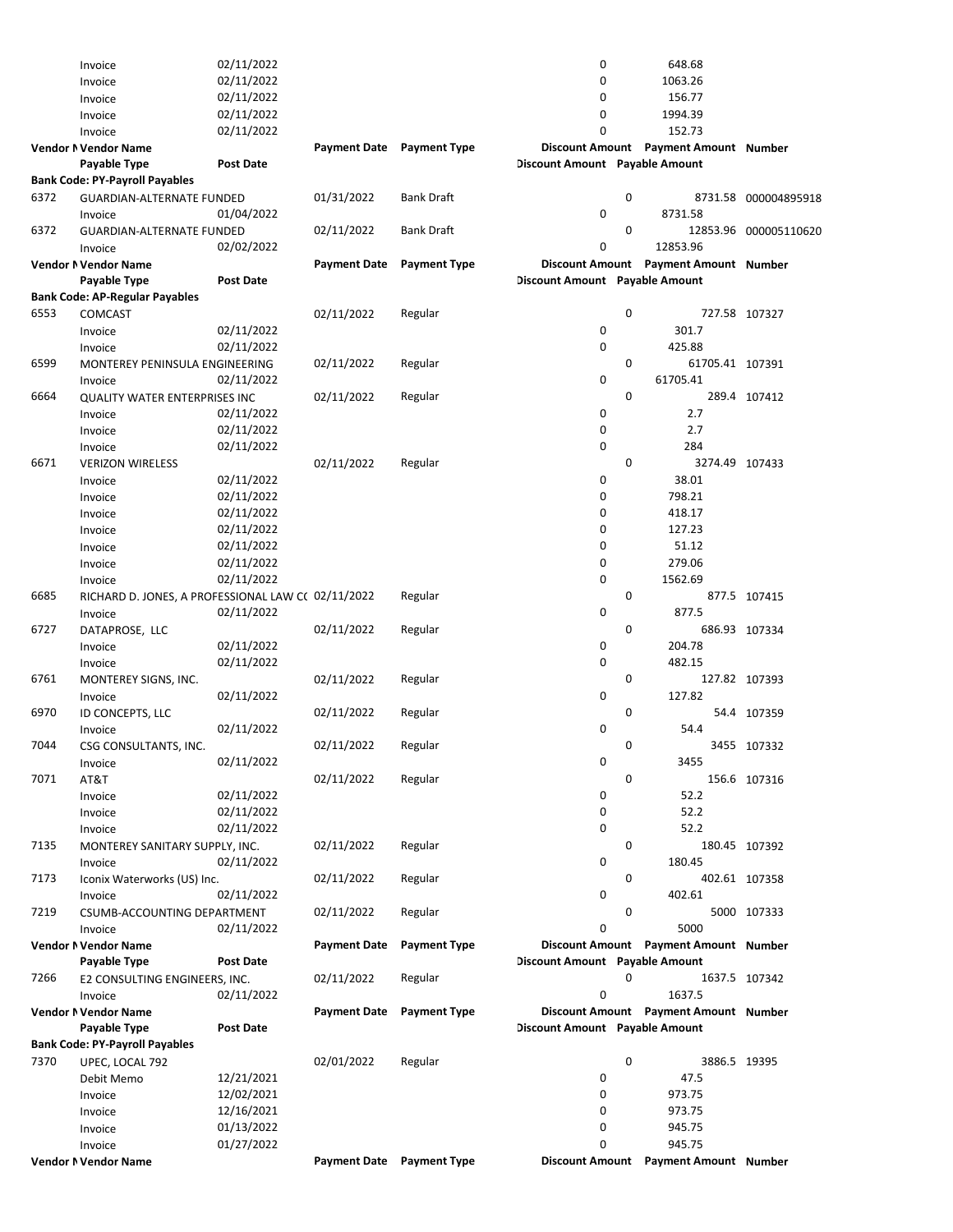|      | Payable Type                                       | <b>Post Date</b> |                     |                     | Discount Amount Payable Amount |   |                                       |                     |
|------|----------------------------------------------------|------------------|---------------------|---------------------|--------------------------------|---|---------------------------------------|---------------------|
|      | <b>Bank Code: AP-Regular Payables</b>              |                  |                     |                     |                                |   |                                       |                     |
| 7537 | <b>WILLIAM SMITH</b>                               |                  | 02/11/2022          | Regular             |                                | 0 |                                       | 400 107439          |
|      | Invoice                                            | 02/11/2022       |                     |                     | 0                              |   | 400                                   |                     |
| 7576 | <b>MELVIN THOMAS MASON</b>                         |                  | 02/11/2022          | Regular             |                                | 0 |                                       | 400 107380          |
|      |                                                    | 02/11/2022       |                     |                     | 0                              |   | 400                                   |                     |
|      | Invoice                                            |                  |                     |                     |                                |   |                                       |                     |
| 7644 | <b>COMCAST BUSINESS</b>                            |                  | 02/11/2022          | Regular             |                                | 0 | 4787.89 107328                        |                     |
|      | Invoice                                            | 02/11/2022       |                     |                     | 0                              |   | 4787.89                               |                     |
| 7763 | GREENWASTE RECOVERY, INC.                          |                  | 02/11/2022          | Regular             |                                | 0 | 174.06 107353                         |                     |
|      | Invoice                                            | 02/11/2022       |                     |                     | 0                              |   | 174.06                                |                     |
| 7910 | <b>KOFF &amp; ASSOCIATES</b>                       |                  | 02/11/2022          | Regular             |                                | 0 |                                       | 480 107365          |
|      | Invoice                                            | 02/11/2022       |                     |                     | 0                              |   | 480                                   |                     |
| 7959 | MONTEREY BAY ECONOMIC PARTNERSHIP                  |                  | 02/11/2022          | Regular             |                                | 0 |                                       | 5000 107385         |
|      | Invoice                                            | 02/11/2022       |                     |                     | 0                              |   | 5000                                  |                     |
| 8022 | JEFF K. BILLS                                      |                  | 02/11/2022          | Regular             |                                | 0 |                                       | 1200 107362         |
|      |                                                    |                  |                     |                     |                                |   |                                       |                     |
|      | Invoice                                            | 02/11/2022       |                     |                     | 0                              |   | 800                                   |                     |
|      | Invoice                                            | 02/11/2022       |                     |                     | 0                              |   | 400                                   |                     |
| 8273 | SMILE BUSINESS PRODUCTS, INC.                      |                  | 02/11/2022          | Regular             |                                | 0 | 238.55 107421                         |                     |
|      | Invoice                                            | 02/11/2022       |                     |                     | 0                              |   | 146.01                                |                     |
|      | Invoice                                            | 02/11/2022       |                     |                     | 0                              |   | 92.54                                 |                     |
|      | Vendor N Vendor Name                               |                  | <b>Payment Date</b> | <b>Payment Type</b> |                                |   | Discount Amount Payment Amount Number |                     |
|      | Payable Type                                       | <b>Post Date</b> |                     |                     | Discount Amount Payable Amount |   |                                       |                     |
|      | <b>Bank Code: PY-Payroll Payables</b>              |                  |                     |                     |                                |   |                                       |                     |
| 8308 | AMERICAN FIDELITY ADMINISTRATIVE SERVII 01/31/2022 |                  |                     | <b>Bank Draft</b>   |                                | 0 |                                       | 213.35 000004895914 |
|      | Invoice                                            | 01/17/2022       |                     |                     | 0                              |   | 213.35                                |                     |
|      |                                                    |                  |                     |                     |                                |   |                                       |                     |
|      | Vendor N Vendor Name                               |                  | <b>Payment Date</b> | <b>Payment Type</b> |                                |   | Discount Amount Payment Amount Number |                     |
|      | Payable Type                                       | <b>Post Date</b> |                     |                     | Discount Amount Payable Amount |   |                                       |                     |
|      | Bank Code: AP-Regular Payables                     |                  |                     |                     |                                |   |                                       |                     |
| 8338 | <b>FEDEX</b>                                       |                  | 02/11/2022          | Regular             |                                | 0 |                                       | 46.33 107345        |
|      | Invoice                                            | 02/11/2022       |                     |                     | 0                              |   | 6.3                                   |                     |
|      | Invoice                                            | 02/11/2022       |                     |                     | 0                              |   | 11.1                                  |                     |
|      | Invoice                                            | 02/11/2022       |                     |                     | 0                              |   | 12.25                                 |                     |
|      | Invoice                                            | 02/11/2022       |                     |                     | 0                              |   | 16.68                                 |                     |
| 8375 | STATE WATER RESOURCES CONTROL BOARD 02/11/2022     |                  |                     | Regular             |                                | 0 |                                       | 50 107424           |
|      | Invoice                                            | 02/11/2022       |                     |                     | 0                              |   | 50                                    |                     |
|      |                                                    |                  |                     |                     |                                |   |                                       |                     |
| 8380 | SPORTSENGINE INC.                                  |                  | 02/11/2022          | Regular             |                                | 0 |                                       | 203.5 107422        |
|      | Invoice                                            | 02/11/2022       |                     |                     | 0                              |   | 203.5                                 |                     |
| 8426 | CliftonLarsonAllen LLP                             |                  | 02/11/2022          | Regular             |                                | 0 |                                       | 15025 107326        |
|      | Invoice                                            | 02/11/2022       |                     |                     | 0                              |   | 15025                                 |                     |
| 8512 | <b>CALIFORNIA TOWING &amp; TRANSPORT</b>           |                  | 02/11/2022          | Regular             |                                | 0 |                                       | 315 107323          |
|      | Invoice                                            | 02/11/2022       |                     |                     | 0                              |   | 315                                   |                     |
| 8526 | U.S. BANK ST. PAUL                                 |                  | 02/11/2022          | Regular             |                                | 0 |                                       | 2100 107430         |
|      | Invoice                                            | 02/11/2022       |                     |                     | 0                              |   | 2100                                  |                     |
| 8526 | U.S. BANK ST. PAUL                                 |                  | 02/11/2022          | Regular             |                                | 0 |                                       | 1700 107431         |
|      | Invoice                                            | 02/11/2022       |                     |                     | 0                              |   | 1700                                  |                     |
|      |                                                    |                  |                     |                     |                                |   |                                       |                     |
| 8598 | THE ONLY WAY OUTREACH MINISTRY                     |                  | 02/11/2022          | Regular             |                                | 0 |                                       | 4000 107429         |
|      | Invoice                                            | 02/11/2022       |                     |                     | 0                              |   | 4000                                  |                     |
| 8601 | <b>MAYRA MADRIGEL</b>                              |                  | 02/11/2022          | Regular             |                                | 0 |                                       | 667.3 107378        |
|      | Invoice                                            | 02/11/2022       |                     |                     | 0                              |   | 667.3                                 |                     |
| 8633 | MOTOROLA SOLUTIONS, INC.                           |                  | 02/11/2022          | Regular             |                                | 0 |                                       | 4776 107394         |
|      | Invoice                                            | 02/11/2022       |                     |                     | 0                              |   | 4776                                  |                     |
| 8687 | DEMETRIO SANTIAGO-CRUZ                             |                  | 02/11/2022          | Regular             |                                | 0 | 431.63 107337                         |                     |
|      | Invoice                                            | 02/11/2022       |                     |                     | 0                              |   | 431.63                                |                     |
| 8892 | NCI AFFILIATES, INC.                               |                  | 02/11/2022          | Regular             |                                | 0 |                                       | 1350 107397         |
|      | Invoice                                            | 02/11/2022       |                     |                     | 0                              |   | 1350                                  |                     |
| 8980 |                                                    |                  | 02/11/2022          | Regular             |                                | 0 |                                       |                     |
|      | ATHENA OCCMED                                      |                  |                     |                     |                                |   |                                       | 2192 107317         |
|      | Invoice                                            | 02/11/2022       |                     |                     | 0                              |   | 548                                   |                     |
|      | Invoice                                            | 02/11/2022       |                     |                     | 0                              |   | 1096                                  |                     |
|      | Invoice                                            | 02/11/2022       |                     |                     | 0                              |   | 548                                   |                     |
| 9046 | JONATHAN GABRIEL WIZARD                            |                  | 02/11/2022          | Regular             |                                | 0 |                                       | 100 107363          |
|      | Invoice                                            | 02/11/2022       |                     |                     | 0                              |   | 100                                   |                     |
| 9051 | A & B FIRE PROTECTION AND SAFETY INC.              |                  | 02/11/2022          | Regular             |                                | 0 |                                       | 3100 107314         |
|      | Invoice                                            | 02/11/2022       |                     |                     | 0                              |   | 3100                                  |                     |
| 9157 | <b>GREG STEVEN OMOTO</b>                           |                  | 02/11/2022          | Regular             |                                | 0 |                                       | 360 107354          |
|      | Invoice                                            | 02/11/2022       |                     |                     | 0                              |   | 360                                   |                     |
| 9313 | MANUEL L. LOPEZ & LINDA L. LOPEZ                   |                  |                     |                     |                                | 0 |                                       |                     |
|      |                                                    |                  | 02/11/2022          | Regular             |                                |   |                                       | 175 107375          |
|      | Invoice                                            | 02/11/2022       |                     |                     | 0                              |   | 175                                   |                     |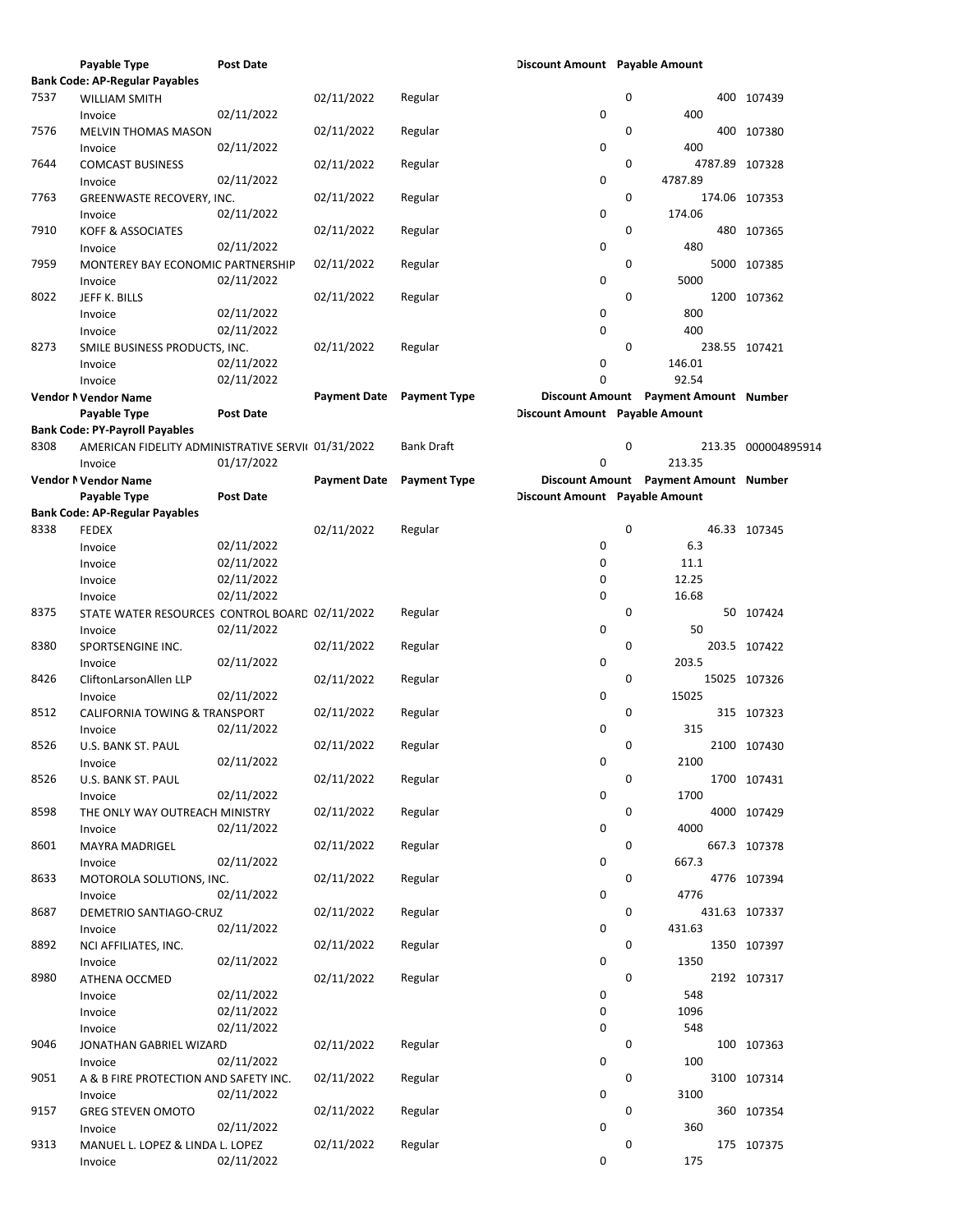| 9391 | INTERNATIONAL BUSINESS INFO. TECH<br>Invoice | 02/11/2022       | 02/11/2022          | Regular             | 0                                     | 0 | 1545                                  | 1545 107360    |
|------|----------------------------------------------|------------------|---------------------|---------------------|---------------------------------------|---|---------------------------------------|----------------|
| 9409 | STURDY OIL COMPANY                           |                  | 02/11/2022          | Regular             |                                       | 0 |                                       | 8396.38 107426 |
|      | Invoice                                      | 02/11/2022       |                     |                     | 0                                     |   | 3641.76                               |                |
|      | Invoice                                      | 02/11/2022       |                     |                     | 0                                     |   | 4754.62                               |                |
|      | Vendor N Vendor Name                         |                  | <b>Payment Date</b> | <b>Payment Type</b> |                                       |   | Discount Amount Payment Amount Number |                |
|      | Payable Type                                 | <b>Post Date</b> |                     |                     | <b>Discount Amount</b> Payable Amount |   |                                       |                |
| 9485 | PRECISION EMPRISE LLC                        |                  | 02/11/2022          | Regular             |                                       | 0 |                                       | 43057 107408   |
|      | Invoice                                      | 02/11/2022       |                     |                     | 0                                     |   | 43057                                 |                |
| 9486 | COMPANY NURSE, LLC                           |                  | 02/11/2022          | Regular             |                                       | 0 |                                       | 375 107331     |
|      | Invoice                                      | 02/11/2022       |                     |                     | 0                                     |   | 375                                   |                |
| 9527 | MONTEREY BAY MILITARY HOUSING LLC            |                  | 02/11/2022          | Regular             |                                       | 0 |                                       | 26470 107387   |
|      | Invoice                                      | 02/11/2022       |                     |                     | 0                                     |   | 10900                                 |                |
|      | Invoice                                      | 02/11/2022       |                     |                     | 0                                     |   | 15570                                 |                |
| 9584 | CALIFORNIA AMERICAN WATER                    |                  | 02/11/2022          | Regular             |                                       | 0 |                                       | 1896.49 107321 |
|      | Invoice                                      | 02/11/2022       |                     |                     | 0                                     |   | 1896.49                               |                |
| 9584 | CALIFORNIA AMERICAN WATER                    |                  | 02/11/2022          | Regular             |                                       | 0 |                                       | 990.94 107322  |
|      | Invoice                                      | 02/11/2022       |                     |                     | 0                                     |   | 990.94                                |                |
| 9592 | SEASIDE HOUSING LP                           |                  | 02/11/2022          | Regular             |                                       | 0 |                                       | 2256 107418    |
|      | Invoice                                      | 02/11/2022       |                     |                     | 0                                     |   | 2256                                  |                |
| 9669 |                                              |                  | 02/11/2022          | Regular             |                                       | 0 |                                       | 9981.69 107425 |
|      | STERLING MANAGEMENT<br>Invoice               | 02/11/2022       |                     |                     | 0                                     |   | 9981.69                               |                |
|      |                                              |                  | 02/11/2022          |                     |                                       |   |                                       |                |
| 9693 | LIFE-ASSIST, INC.                            |                  |                     | Regular             |                                       | 0 |                                       | 296.07 107372  |
|      | Invoice                                      | 02/11/2022       |                     |                     | 0                                     |   | 296.07                                |                |
| 9696 | MICHAEL C. KIMBALL                           |                  | 02/11/2022          | Regular             |                                       | 0 |                                       | 305 107381     |
|      | Invoice                                      | 02/11/2022       |                     |                     | 0                                     |   | 305                                   |                |
| 9699 | RELIABLE TRANSLATIONS CORP.                  |                  | 02/11/2022          | Regular             |                                       | 0 |                                       | 882 107413     |
|      | Invoice                                      | 02/11/2022       |                     |                     | 0                                     |   | 882                                   |                |
| 9728 | ZUMAR INDUSTRIES, INC.                       |                  | 02/11/2022          | Regular             |                                       | 0 |                                       | 6109.33 107440 |
|      | Invoice                                      | 02/11/2022       |                     |                     | 0                                     |   | 6109.33                               |                |
| 9733 | <b>KENT HICKS</b>                            |                  | 02/11/2022          | Regular             |                                       | 0 |                                       | 1800 107364    |
|      | Invoice                                      | 02/11/2022       |                     |                     | 0                                     |   | 1800                                  |                |
| 9756 | <b>NAPA AUTO PARTS</b>                       |                  | 02/11/2022          | Regular             |                                       | 0 |                                       | 2483.21 107395 |
|      | Invoice                                      | 02/11/2022       |                     |                     | 0                                     |   | 44.05                                 |                |
|      | Invoice                                      | 02/11/2022       |                     |                     | 0                                     |   | 102.83                                |                |
|      | Invoice                                      | 02/11/2022       |                     |                     | 0                                     |   | 170.28                                |                |
|      | Credit Memo                                  | 01/11/2022       |                     |                     | 0                                     |   | $-19.67$                              |                |
|      | Invoice                                      | 02/11/2022       |                     |                     | 0                                     |   | 24.9                                  |                |
|      | Invoice                                      | 02/11/2022       |                     |                     | 0                                     |   | 24.9                                  |                |
|      | Invoice                                      | 02/11/2022       |                     |                     | 0                                     |   | 105.83                                |                |
|      | Invoice                                      | 02/11/2022       |                     |                     | 0                                     |   | 44.1                                  |                |
|      |                                              | 02/11/2022       |                     |                     | 0                                     |   | 389.36                                |                |
|      | Invoice                                      |                  |                     |                     |                                       |   |                                       |                |
|      | Invoice                                      | 02/11/2022       |                     |                     | 0                                     |   | 87.29                                 |                |
|      | Invoice                                      | 02/11/2022       |                     |                     | 0                                     |   | 58.77                                 |                |
|      | Invoice                                      | 02/11/2022       |                     |                     | 0                                     |   | 4.92                                  |                |
|      | Credit Memo                                  | 01/18/2022       |                     |                     | 0                                     |   | $-6.88$                               |                |
|      | Invoice                                      | 02/11/2022       |                     |                     | 0                                     |   | 309.73                                |                |
|      | Invoice                                      | 02/11/2022       |                     |                     | 0                                     |   | 38.39                                 |                |
|      | Invoice                                      | 02/11/2022       |                     |                     | 0                                     |   | 70.53                                 |                |
|      | Invoice                                      | 02/11/2022       |                     |                     | 0                                     |   | 14.68                                 |                |
|      | Invoice                                      | 02/11/2022       |                     |                     | 0                                     |   | 14.68                                 |                |
|      | Invoice                                      | 02/11/2022       |                     |                     | 0                                     |   | 819.28                                |                |
|      | Invoice                                      | 02/11/2022       |                     |                     | 0                                     |   | 161.89                                |                |
|      | Invoice                                      | 02/11/2022       |                     |                     | 0                                     |   | 23.35                                 |                |
| 9762 | CITY MANAGEMENT ADVISORS LLC                 |                  | 02/11/2022          | Regular             |                                       | 0 |                                       | 9000 107325    |
|      | Invoice                                      | 02/11/2022       |                     |                     | 0                                     |   | 9000                                  |                |
|      | Vendor N Vendor Name                         |                  | <b>Payment Date</b> | <b>Payment Type</b> |                                       |   | Discount Amount Payment Amount Number |                |
|      | Payable Type                                 | <b>Post Date</b> |                     |                     | <b>Discount Amount</b> Payable Amount |   |                                       |                |
| 9787 | <b>KYUN GI OH</b>                            |                  | 02/11/2022          | Regular             |                                       | 0 |                                       | 25 107366      |
|      | Invoice                                      | 02/11/2022       |                     |                     | 0                                     |   | 25                                    |                |
| 9789 | SHAW HR CONSULTING, INC.                     |                  | 02/11/2022          | Regular             |                                       | 0 |                                       | 5275 107419    |
|      | Invoice                                      | 02/11/2022       |                     |                     | 0                                     |   | 5275                                  |                |
| 9790 | MARLAR CONSTRUCTION INC.                     |                  | 02/11/2022          | Regular             |                                       | 0 |                                       | 651 107376     |
|      | Invoice                                      | 02/11/2022       |                     |                     | 0                                     |   | 651                                   |                |
| 9792 | FIRSTTWO, INC.                               |                  | 02/11/2022          | Regular             |                                       | 0 |                                       | 2400 107348    |
|      | Invoice                                      | 02/11/2022       |                     |                     | 0                                     |   | 2400                                  |                |
|      |                                              |                  |                     |                     |                                       |   |                                       |                |